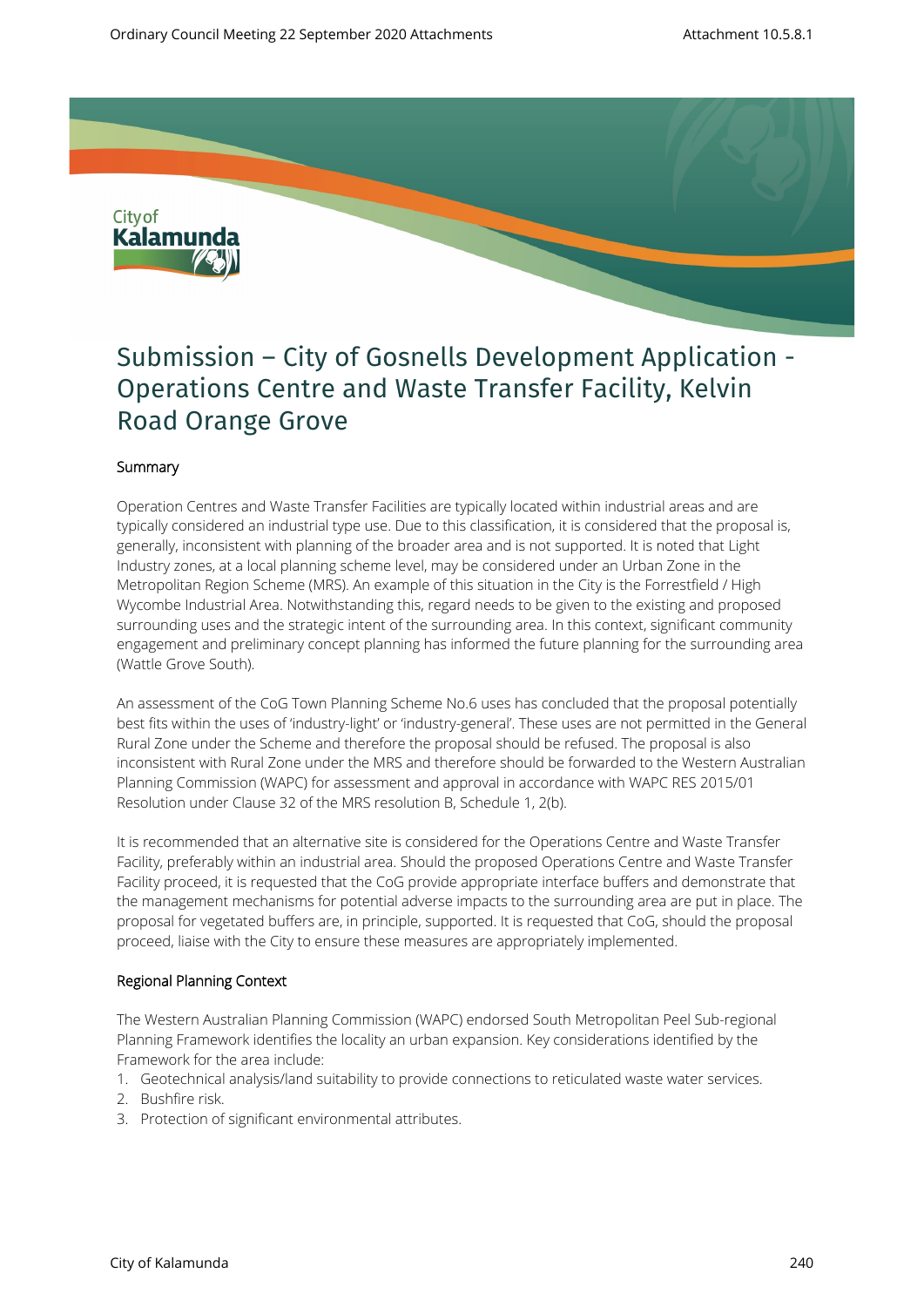The industrial nature of the Operations Centre and Waste Transfer Facility is considered to be inconsistent with the Urban Expansion identification under the Framework and the existing Rural zoning. It is noted that Light Industry zones, at a local planning scheme level, may be considered under an Urban Zone in the MRS. Notwithstanding this, regard needs to be given to the existing and proposed surrounding uses and the strategic intent of the surrounding area.

#### **City of Gosnells Strategic Local Planning Context**



The CoG Draft Local Planning Strategy 2019 identifies Orange Grove as a 'Potential Urban Expansion Area' and has been identified as a long term growth area. Orange Grove is identified as Rural Planning Precinct No. 4 - Kelvin Road Precinct (RPP 4) and Rural Precinct 3 (RPP 3) by the Foothills Rural Strategy. RPP 4 contains a variety of lot sizes, which are generally between one to four hectares. The Precinct is relatively well serviced with scheme water, electricity and telecommunications. It is however, not serviced by reticulated gas or sewer.

The precinct comprises 36 individual properties that collectively cover approximately 90 hectares. 16 of the properties are owned by the City which combined, once occupied the Kelvin Road Waste Disposal site. The remaining 20 properties are held in private ownership. These sites are generally commercial or rural in nature. RPP 3 is the eastern end of Kelvin Road and includes Valcan. This precinct is rural residential in nature. The Foothills Rural Strategy recommends a minimum of one hectare properties for the area. The Local Planning Scheme No. 24 is being preparing in conjunction with the Local Planning Strategy and it is envisaged the area will be rezoned to Rural Residential. The area is currently zoned Special Rural or General Rural.

The industrial nature of the Operations Centre and Waste Transfer Facility is considered to be inconsistent with the Urban Expansion identification under the Framework and the existing Rural zoning. It is noted that Light Industry zones, at a local planning scheme level, may be considered under an Urban Zone in the MRS. Notwithstanding this, regard needs to be given to the existing and proposed surrounding uses and the strategic intent of the surrounding area.

#### **City of Gosnells Planning Scheme – Assessment**

The site is zoned General Rural under the CoG Town Planning Scheme No. 6. The application has allocated the Operations Centre as 'civic use' and the Waste Transfer Facility as 'use not specified'.

#### Operations Centre

Civic use has an 'A' permissibility under the Scheme. Civic use has the following definition under the Scheme:

*"civic use" means premises used by a government department, an instrumentality of the Crown, or the local government, for administrative, recreational or other purposes.*

Although it is acknowledged that the operations centre can fit within this broad term, it can fit comfortably within the definition of 'industry' and more specifically the land use definitions of 'industry – light' or 'industry – general' as described below.

"*industry" means premises used for the manufacture, dismantling, processing, assembly, treating, testing, servicing, maintenance or repairing of goods, products, articles, materials or substances and includes premises on the same land used for –* 

*a) the storage of goods;*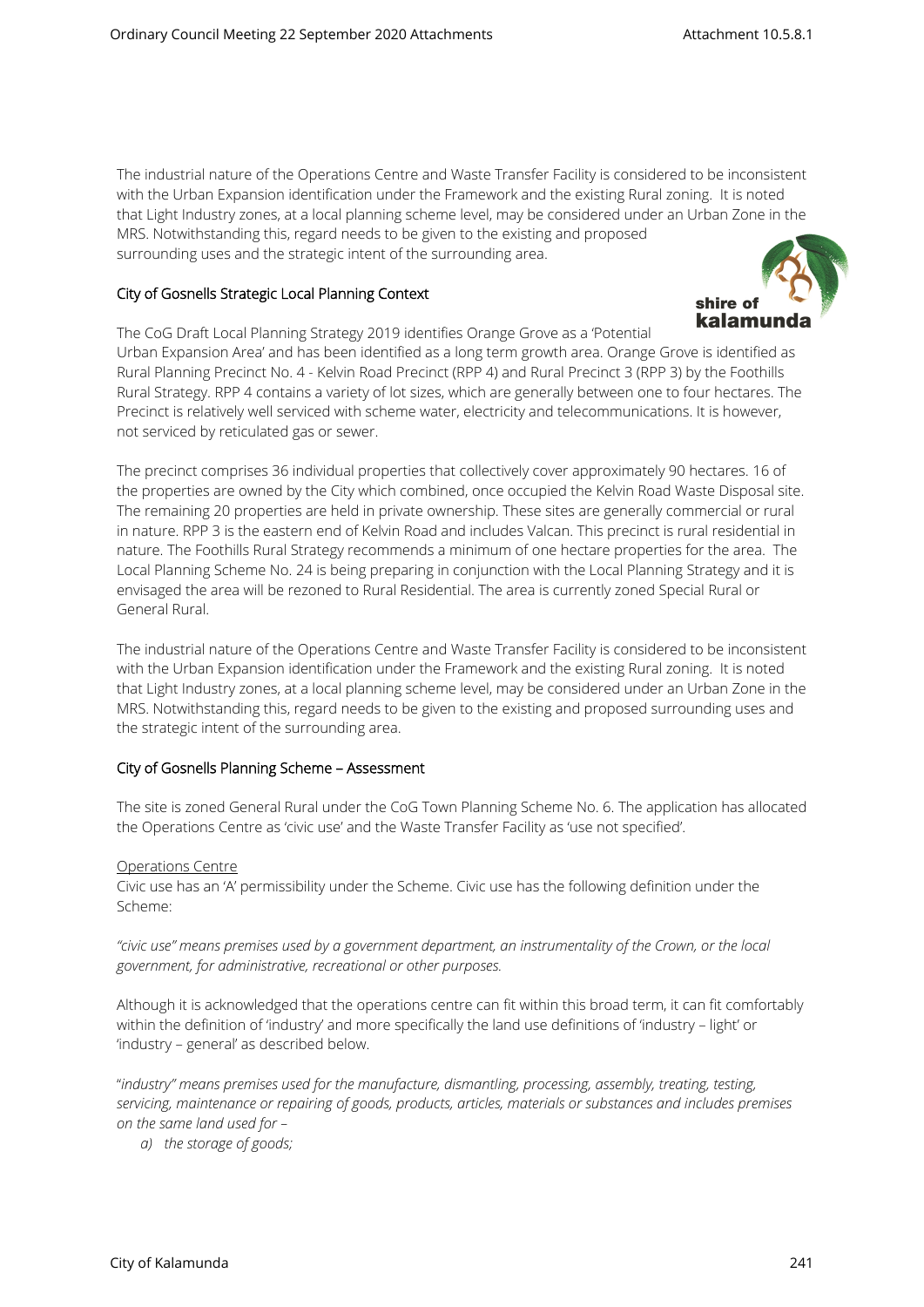- *b) the work of administration or accounting;*
- *c) the selling of goods by wholesale or retail; or*

*d) the provision of amenities for employees,* 

*incidental to any of those industrial operations.*

# "*industry - light" means an industry –*

*a) in which the processes carried on, the machinery used, and the goods and commodities carried to and from the premises do not cause any injury to or adversely affect the amenity of the locality;* 



*b) the establishment or conduct of which does not, or will not, impose an undue load on any existing or proposed service for the supply or provision of essential services.*

*"industry - general" means an industry other than a cottage, extractive, light, mining, noxious, rural or service industry.*

Under the Scheme industry-light and industry-general are both not permitted in the General Rural Zone, making the application inconsistent with the Scheme, deeming that the application should be refused on this basis.

# Waste Transfer Facility

For a use not specified, the Scheme states the following:

*If a person proposes to carry out on land any use that is not specifically mentioned in the Zoning Table and cannot reasonably be determined as falling within the type, class or genus of activity of any other use category the local government may:* 

- *a) determine that the use is consistent with the objectives of the particular zone and is therefore permitted;*
- *b) determine that the use may be consistent with the objectives of the particular zone and thereafter follow the advertising procedures of clause 64 of the Planning and Development (Local Planning Scheme) Regulations 2015 Schedule 2 in considering an application for planning approval; or*
- *c) determine that the use is not consistent with the objectives of the particular zone and is therefore not permitted.*

In regards to the consideration of whether the use is consistent with the objectives of the zone, the objectives of the General Rural Zone are:

*To provide for a range of rural pursuits which are compatible with the capability of the land and retain the rural character and amenity of the locality.*

The nature of waste transfer facilities is considered to align with the definitions of industry, industry-light and industry-general as stated above and is not consistent with the objectives of General Rural Zone as it is not a rural pursuit and will have an impact on the rural character and amenity of the locality. As stated above the industry-light and industry-general land uses are not permitted in the General Rural Zone and are inconsistent with the Scheme, deeming that application should be refused on this basis.

#### Local Planning Scheme No. 24

It is noted that in the CoG draft Local Planning Scheme No. 24, the additional use of waste disposal facility has been added to Lot 236 Kelvin Road and industry-light and waste storage facility has been added as an additional use for a number of lots on Kelvin Road. Given the Scheme is yet to come into effect, these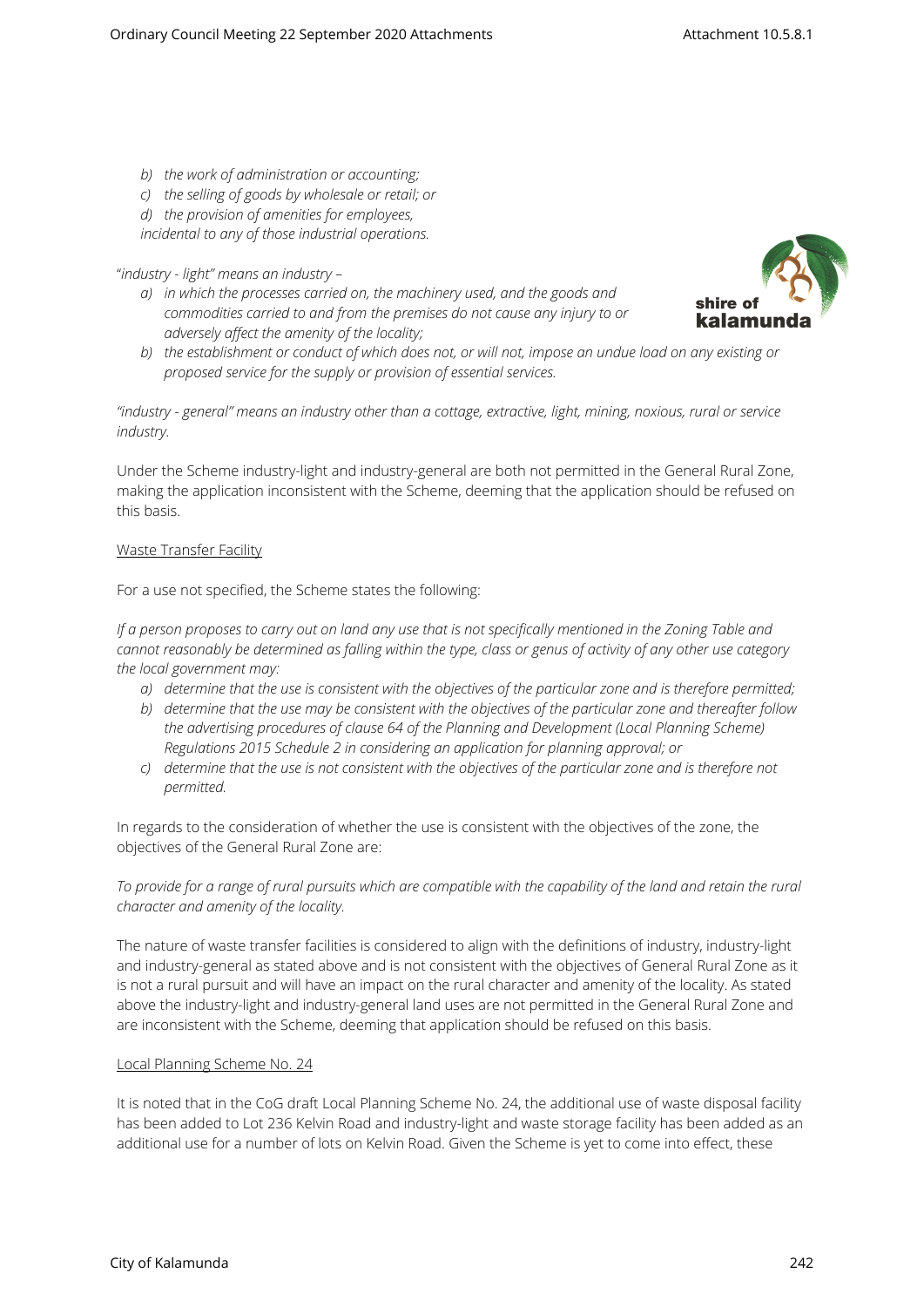additional uses are not relevant to the current assessment. Additionally, the City was not specifically consulted on these additional uses.

#### **Metropolitan Region Scheme**

In accordance with WAPC RES2015/01 Resolution under Clause 32 of the MRS resolution B, Schedule 1, 2(b) (refer to URL:



[https://www.dplh.wa.gov.au/DepartmentofPlanningLandsHeritage/media/Documents/About/WAPC/WAPC\\_](https://www.dplh.wa.gov.au/DepartmentofPlanningLandsHeritage/media/Documents/About/WAPC/WAPC_DEL_Resolution_under_Clause32_MRS.pdf) [DEL\\_Resolution\\_under\\_Clause32\\_MRS.pdf](https://www.dplh.wa.gov.au/DepartmentofPlanningLandsHeritage/media/Documents/About/WAPC/WAPC_DEL_Resolution_under_Clause32_MRS.pdf) (see Page 3)

Schedule 1, 2(b) enables the WAPC to either have the application referred to it by the local government or for the WAPC to assess and determine applications that may not be consistent with the Rural zone under the MRS. It is the City's view based on the assessment, which considers the uses to be 'industry', that the proposal is inconsistent with the Rural zone under the MRS.

The City recommends that the CoG refer the application to the WAPC for assessment and determination.

## **City of Gosnells Submission on the City of Kalamunda's Draft Industrial Development Strategy**

On 1 October 2018, the CoG provided a submission on the City of Kalamunda's (the City) draft Industrial Development Strategy (IDS). The draft IDS identified a portion of 'Wattle Grove South' as industrial investigation. CoG objected to this identification due to potential adverse impacts on adjacent Orange Grove rural residential properties and the fact that the North East Sub-Regional Planning Framework identifies the area as urban expansion, making the proposal inconsistent with this identification.

The City subsequently removed the industrial investigation identification from this area in the final version of the IDS. Operations centres are generally associated with industrial areas and industrial type operations. Similarly to the City's draft proposal in the Industrial Development Strategy, the proposed operations centre and waste transfer facility may have potential adverse impacts on both Wattle Grove South and Orange Grove residents and is not consistent with the South Metropolitan and North East Subregional Planning Frameworks. It is noted that Light Industry zones, at a local planning scheme level, may be considered under an Urban Zone in the MRS. Notwithstanding this, regard needs to be given to the existing and proposed surrounding uses and the strategic intent of the surrounding area. In this context, significant community engagement and preliminary concept planning has informed the future planning for the surrounding area (Wattle Grove South).

#### **City of Kalamunda Local Planning Context - Crystal Brook (Wattle Grove South)**

The area recently named, at a project level, Crystal Brook through community engagement and often referred to as Wattle Grove South borders Orange Grove and is identified as Urban Expansion / Urban Investigation by the North East Sub-regional Planning Framework. The area is identified by the City's Local Planning Strategy 2010 as an urban investigation area. The City's draft Local Housing Strategy 2020 (LHS), which was adopted for the purpose of public advertising in March 2020 identifies the area as an Investigation Area.

A portion of the area was identified by a Feasibility Study prepared in 2018 and the City's Draft Industrial Development Strategy 2018 as industrial investigation. This identification was removed from the final Industrial Development Strategy adopted by Council in December 2018. During community engagement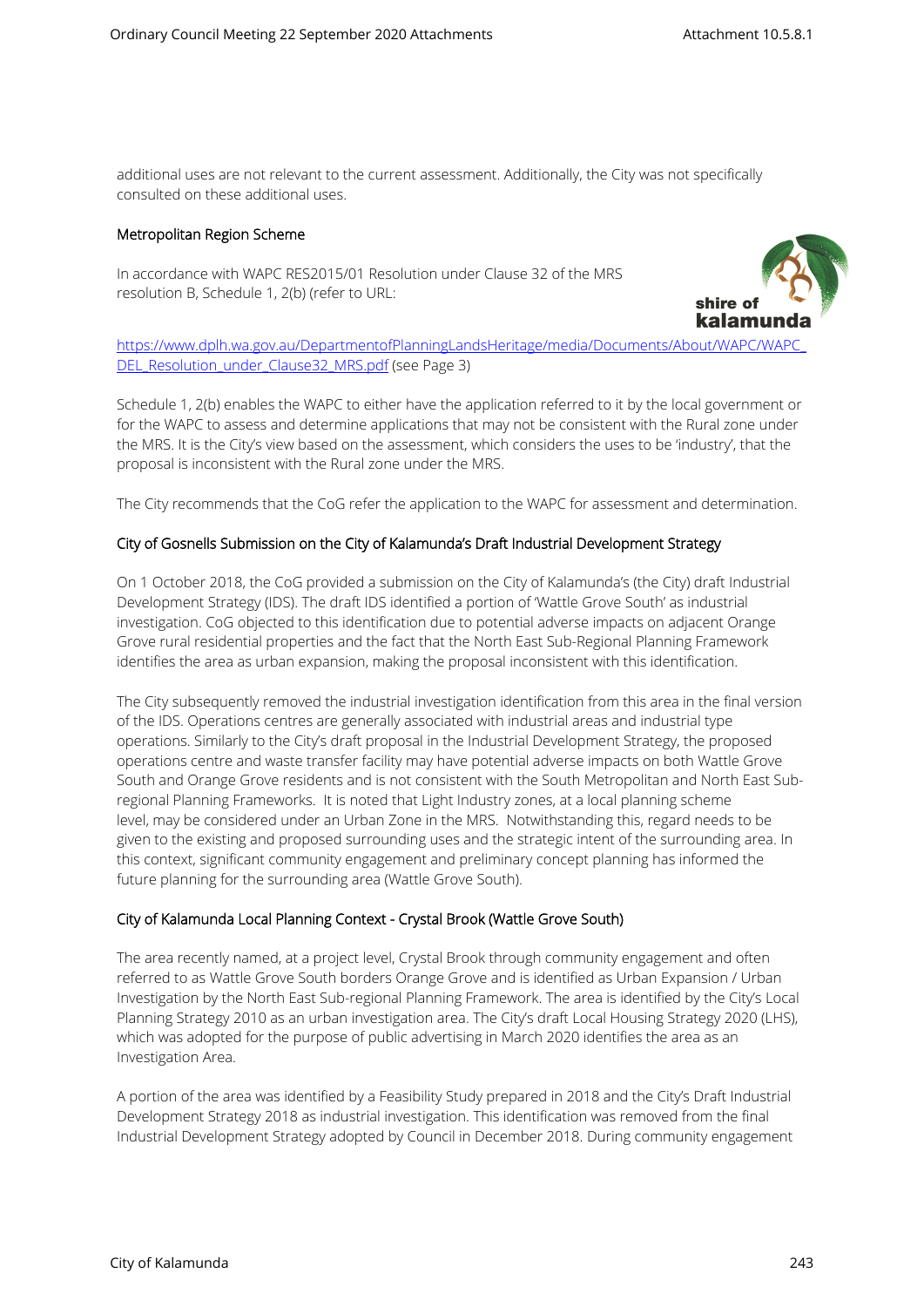the community voiced a strong appreciation and desire for the protection of the environmental and rural values of the area.

Following engagement with the community, Council resolved in February 2019 to engage a consultant to undertake community engagement and prepare concept plans on potential land use and development outcomes for the area focussing on protecting environmental values, sustainability outcomes and maintaining the character of the area. In August 2019, the Council resolved to engage Roberts Day to undertake this process. Community engagement commenced in December 2019 and



the community has reiterated the desire for environmental protection, maintaining the rural character and amenity of the area and investigating potential sustainable initiatives that can be incorporated into future developments during this process.

Draft concept plans were advertised mid-2020. The draft Concept Plan identifies a key principle for landscape, rural and environmental protection within the project area. The CoG was referred for comment during the advertising process. The proposal for an operations centre and waste transfer facility adjacent to this area would be inconsistent with the planning of the area and may have the potential to cause adverse impacts on the area. Residents within this area often complain about trucks utilising Crystal Brook to 'rat run' to Welshpool Road East and access Tonkin Highway. This may cause further issues on this lower order road.

The proposed vegetated buffer may assist with providing an appropriate interface with Crystal Brook. It is requested that the CoG liaise with the City when planning and implementing the vegetated buffer to ensure the buffer minimising potential adverse impacts and provides a desirable amenity for Crystal Brook residents.

#### **Traffic Impact Assessment**

The cycle route proposed along Kelvin Road in the Department of Transport's Long-Term Cycle Network is recognised in the TIA but not recommended. The City of Kalamunda's Bicycle Plan also identifies this future route. To support active transport options, and given the very high percentage of heavy vehicles (16.2%) and RAVs, the City of Kalamunda recommends that Gosnells consider constructing a shared path on one side of Kelvin Road, separated from the carriageway, connecting the new Operations Centre to the Tonkin Highway PSP and safe crossing location at the Kelvin Road intersection.

Regarding public transport bus services, given the more rural nature of the road, an increase in buses stopping in the traffic lane will create frustration for drivers and likely lead to risky passing manoeuvres. Noting that PTA policy is not to provide embayments in lower speed zone roads unless the stop is a timed stop, the CoG should consider reinforcing the bus stop locations with median islands to prevent risky passing.

The traffic volume projection for vehicles on Kelvin Road to and from the north east is noted to be immaterial in terms of the road capacity. The parking supply is noted to be generous in terms of current demand for the old centre, however noting that the old operations centre is adjacent to the train station and so may benefit from staff using public transport.

The potential articulated heavy vehicle traffic for the new operations centre is noted to be an estimated 27 vehicles per day, which is within the capacity of the road. The proposed channelised left and right turns on Kelvin Road at the entry to the operations centre will enhance the safety of entering, exiting and through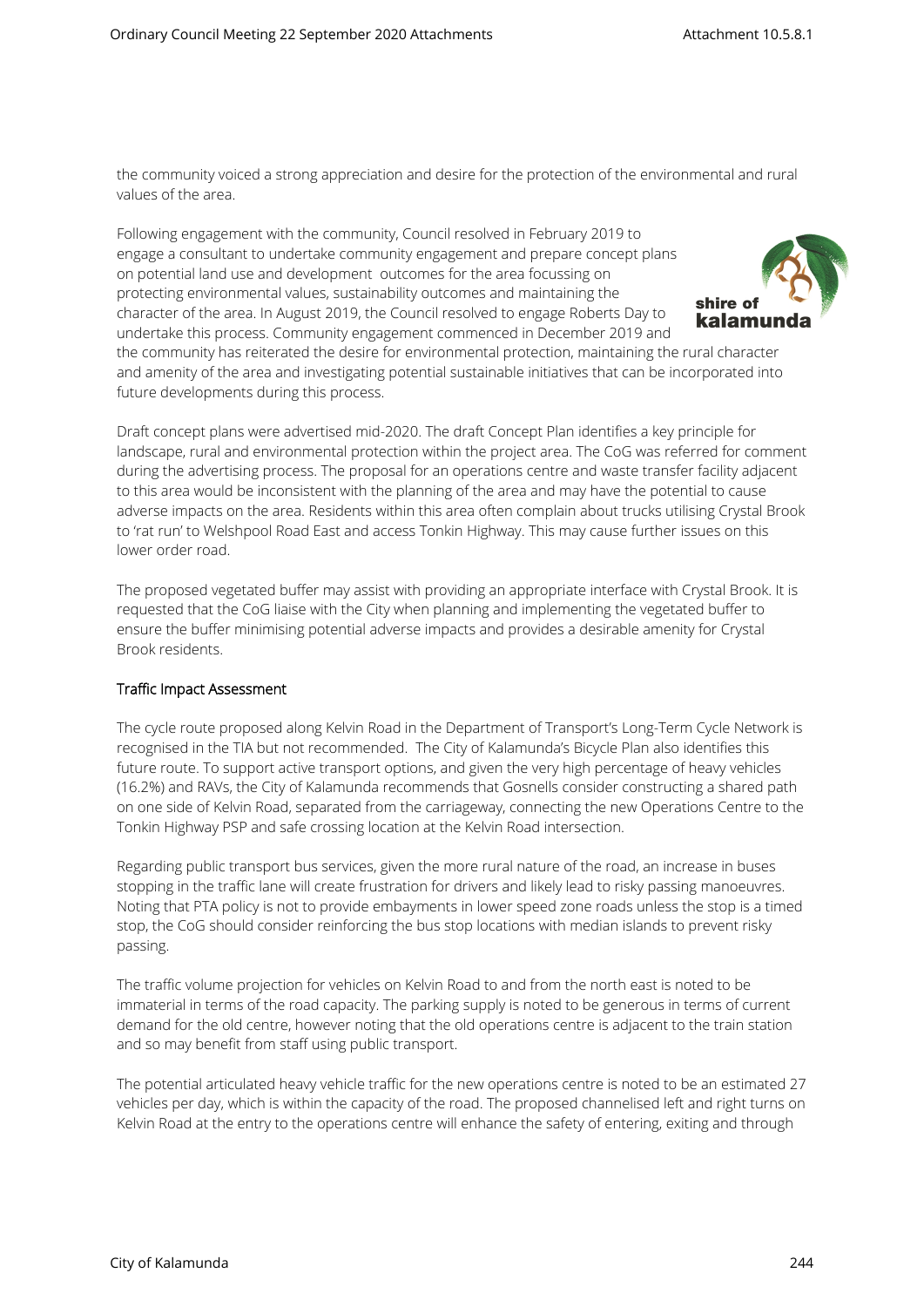vehicles. The designers should provide a median space that is wide enough for a south-west bound articulated vehicle (19m) exiting the site to dwell while awaiting a gap in traffic.

#### **Noise**

The results of the acoustic report are unclear, it is not clearly evident whether the assessment includes the application of mitigating factors or not as the levels seem to be low when compared to a very basic assessment against the inverse square law. Whilst annoying characteristics are mentioned there isn't any explanation as to



whether or not these noise sources would possess these characteristics. It should also be noted that the Odour report makes mention of a 3m noise mitigation wall yet the acoustic report does not mention it. It is recommended that the recommendations included in the acoustic report are included as conditions of the Development Approval (should it be approved). It is also recommended that further information is provided to clarify the application of mitigating factors in the acoustic report.

#### **Amenity**

When considering the impacts of amenity in a planning context, it is important that the assessments undertaken attempt to describe the degree of impact. It is likely that there will be some loss of amenity in the area by virtue of higher background noise and infrequent odour, for sensitive receivers (people with elevated hearing or sense of smell this loss of amenity is potentially much higher). This impact to amenity will be inconsistent with the rural character of the area and potential future urban character of the surrounding area. Should this proposal proceed, further mechanisms are recommended to be put in place to reduce amenity impacts in regards to noise, dust, odour and traffic, above and beyond what is currently proposed.

#### **Environment**

There are concerns with regard to the impact to a State and Federal significant site; Bushforever site 51 on the corner of White and Kelvin Road. Increased traffic and road works may potentially impact this site. The CoG should demonstrate that Impacts to this site will be avoided and appropriately mitigated where required.

#### **Conclusion**

- 1. The proposed Operations Centre and Waste Transfer Facility is inconsistent with the planning of the broader area as identified in the Frameworks, Local Planning Strategy, Foothills Rural Strategy and Crystal Brook (Wattle Grove South) Concept Planning. It is noted that Light Industry zones, at a local planning scheme level, may be considered under an Urban Zone in the MRS. An example of this situation in the City is the Forrestfield / High Wycombe Industrial Area. Notwithstanding this, regard needs to be given to the existing and proposed surrounding uses and the strategic intent of the surrounding area. In this context, significant community engagement and preliminary concept planning has informed the future planning for the surrounding area (Wattle Grove South).
- 2. The proposal is inconsistent with the CoG Town Planning Scheme General Rural Zone and therefore should be refused.
- 3. The proposal is inconsistent with the Rural Zone under the MRS and therefore should be forwarded to the WAPC for assessment and determination.
- 4. It is recommended that an alternative site is considered for the Operations Centre, preferably within an industrial area.